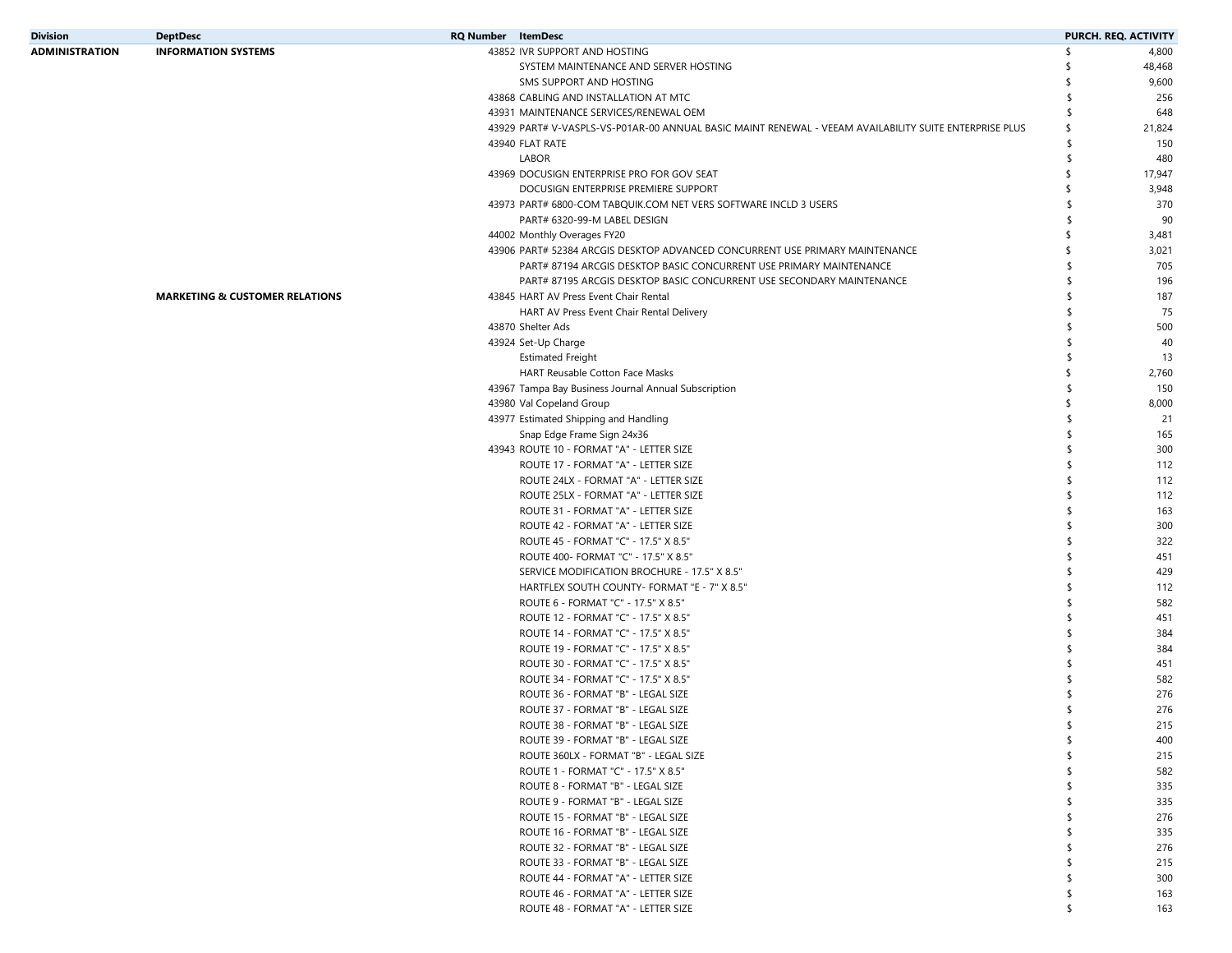| <b>Division</b>    | <b>DeptDesc</b>                           | <b>RQ Number</b> ItemDesc                                                                    | PURCH. REQ. ACTIVITY |           |
|--------------------|-------------------------------------------|----------------------------------------------------------------------------------------------|----------------------|-----------|
|                    |                                           | 43943 ROUTE 275LX - FORMAT "A" - LETTER SIZE                                                 | \$,                  | 230       |
|                    |                                           | ROUTE 5 - FORMAT "B" - LEGAL SIZE                                                            |                      | 276       |
|                    |                                           | ROUTE 7 - FORMAT "B" - LEGAL SIZE                                                            |                      | 300       |
|                    |                                           | 43945 ROUTE SCHEDULE BOOK - INK JET PRODUCTION                                               |                      | 3,750     |
|                    | <b>REGIONAL REVENUE COLLECTION</b>        | 43988 Flamingo Cards with Stickers                                                           |                      | 21,780    |
|                    |                                           | Flamingo Cards - White Smartcards                                                            |                      | 2,340     |
|                    | <b>HUMAN RESOURCES</b>                    | 43857 Holiday Food Truck Catering                                                            | \$                   | 5,500     |
|                    |                                           | 43984 Heavy's Food Truck                                                                     |                      | 1,000     |
|                    |                                           | 43942 shipping                                                                               |                      | 25        |
|                    |                                           | HART Polo and Paraphernalia                                                                  | $\mathsf{\$}$        | 669       |
|                    | STREETCAR ADVERTISING                     | 43869 Publix Station Wrap                                                                    | \$                   | 5,000     |
|                    | <b>CHIEF OPERATING OFFICIER</b>           | 43855 Deliveries                                                                             |                      | 75        |
|                    |                                           | 20x20 banquet package (kit)                                                                  | -\$                  | 624       |
|                    |                                           | Table 8'X30'                                                                                 |                      | 25        |
|                    |                                           | Chairs brown plastic                                                                         |                      | 21        |
|                    |                                           | Water barrel                                                                                 | \$                   | 125       |
|                    |                                           | Set up, tables each                                                                          |                      | 41        |
|                    |                                           | Set up, chairs each                                                                          |                      | 62        |
|                    | <b>BUDGET AND GRANTS</b>                  | 43862 Legal Ad TBT Inv 0000122012-1                                                          |                      | 1,756     |
|                    |                                           | Legal Ad TBT Inv 0000122012-2                                                                |                      | 1,608     |
|                    | <b>ADMINISTRATION</b>                     | 43985 Food Truck                                                                             |                      | 1,000     |
|                    |                                           | 43926 Estimated Freight                                                                      |                      | -9        |
|                    |                                           | HART Reusable Cotton Face Masks                                                              |                      | 1,380     |
|                    |                                           | 43879 B2G Annual Fee                                                                         |                      | 20,900    |
|                    | <b>BOARD &amp; COMMITTEES</b>             | 43960 HART Success Plan 2021 Brochure                                                        |                      | 1,243     |
| <b>CAPITAL</b>     | <b>FACILITY MAINTENANCE</b>               | 43956 REPLACEMENT OF HM BUILDING AIR COMPRESSOR AS DESCRIBED IN ATTACHED SPECIFICATION       |                      | 59,276    |
|                    |                                           | 43955 REPLACEMENT OF TWO GUARD BOOTHS AT OUR FACILITY AS DESCRIBED IN ATTACHED SPECIFICATION |                      | 23,634    |
|                    |                                           | 43957 PURCHASE OF 2 SETS OF 4 POST LIFTS AS DESCRIBED IN ATTACHED SPECIFICATION              |                      | 90,000    |
|                    | <b>INFORMATION SYSTEMS</b>                | 43883 PART# 8MT67UT HP Elitebook x360 1030 G4                                                |                      | 6,147     |
|                    |                                           | PART# 5TW10UT#ABA HP USB-C Dock G5                                                           | \$                   | 600       |
|                    | <b>MARKETING &amp; CUSTOMER RELATIONS</b> | 43959 Transit Bus Wraps - Human Traffiicking                                                 |                      | 60,944    |
|                    |                                           | Transit Bus Wraps - Human Trafficking                                                        |                      | 15,236    |
|                    | <b>PMO</b>                                | 43865 BTI Construction N. Tampa St at E. Fortune St                                          |                      | 23,835    |
|                    |                                           | 43949 BTI Construction 22nd street at Hillsborough Avenue                                    |                      | 66,352    |
|                    | <b>REGIONAL REVENUE COLLECTION</b>        | 43994 INIT FY21 Expenses on Capital Milestones - PSTA Passthrough                            | -S                   | 316,635   |
|                    |                                           | INIT FY21 Expenses on Capital Milestones                                                     |                      | 439,688   |
|                    | <b>BUS PURCHASES</b>                      | 43999 40' BUS REPL CNG FL-5307S-2020                                                         |                      | 4,000,000 |
|                    |                                           | 40' BUS REPL CNG FL-5339D-2019M                                                              |                      | 1,339,458 |
|                    |                                           | 40' BUS REPL CNG FL-5339D-2019                                                               |                      | 4,300,000 |
|                    |                                           | 44005 40' BUS REPL CNG FL-5307S-2020                                                         |                      | 2,899,326 |
|                    |                                           | 40' BUS REPL CNG FL-5339D-2019M                                                              |                      | 1,339,458 |
|                    |                                           | 40' BUS REPL CNG FL-5339D-2019                                                               |                      | 4,300,000 |
| <b>INVENTORY</b>   | <b>MATERIAL MGMT/INVENTORY CONTROL</b>    | 43953 2872765PX CORE INJ INV 03P68179 FA20-0715                                              |                      | 1,053     |
|                    |                                           | 5287191RX CORE MODULE INV 03P84118 FA20-1805                                                 | -\$                  | 655       |
|                    |                                           | 5324131RX CORE TURBO INV 03P68835 FA20-0704                                                  |                      | 585       |
|                    |                                           | 2872331PXCORE INJ INV 03P75398 FA20-1243                                                     | \$                   | 1,580     |
|                    |                                           | 2872765PX CORE INJ INV 03P81403 FA20-1667                                                    |                      | 790       |
|                    |                                           | 2872127PX CORE INJ INV 03P82153 FA20-1721                                                    |                      | 1,580     |
|                    |                                           | 5579405PX CORE INJ INV 03P81508 FA20-1667                                                    |                      | 2,369     |
|                    |                                           | 4326864RX CORE NOX INV 03P83820 FA20-1791                                                    |                      | 983       |
|                    | <b>MULTIPLE DEPTS</b>                     | 43917 31S-STUD POST BATTERY                                                                  |                      | 27,600    |
|                    |                                           | 24 DP 12-VOLT BATTERY                                                                        |                      | 2,375     |
|                    |                                           | 43918 SOLID WASTE FEE                                                                        |                      | 1,125     |
|                    | <b>UNIT DOWN</b>                          | 43907 107794X CORE - AD9 CART 803652                                                         |                      | 510       |
|                    |                                           | BR3Z-12B579-A MAF CORE 808047                                                                |                      | 225       |
| <b>MAINTENANCE</b> | <b>FACILITY MAINTENANCE</b>               | 43844 QUARTERLY MAINTENANCE OF THE LIFT STATIONS AT WTTC AND NWTC                            |                      | 760       |
|                    |                                           | 43850 REWIRE MINI SPLIT FOR THE 3 EVAPORATORS AT YUKON                                       | \$                   | 1,000     |
|                    |                                           |                                                                                              |                      |           |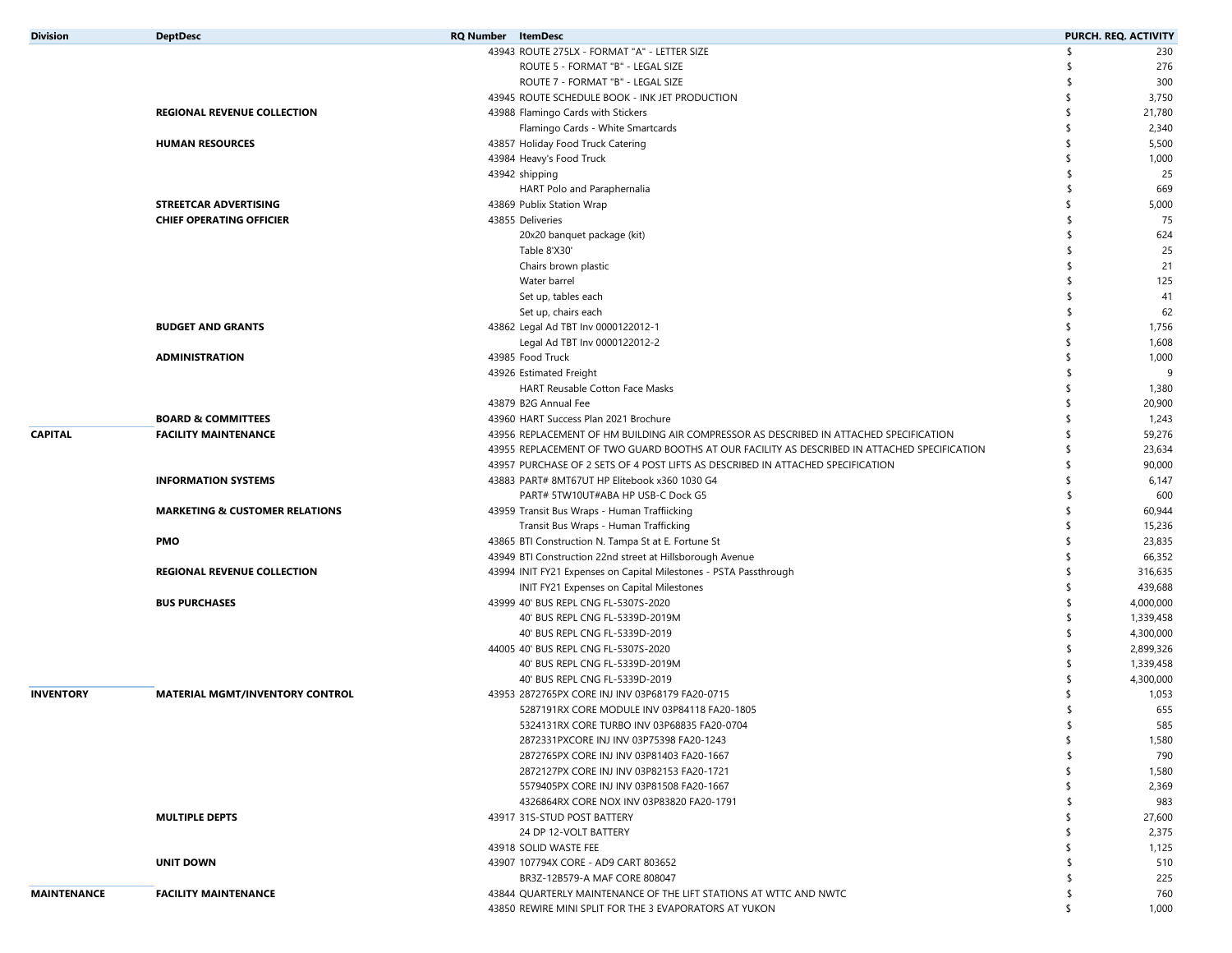| Division    | <b>DeptDesc</b>             | <b>RQ Number</b> ItemDesc |                                                                                              | <b>PURCH. REQ. ACTIVITY</b> |
|-------------|-----------------------------|---------------------------|----------------------------------------------------------------------------------------------|-----------------------------|
| MAINTENANCE | <b>FACILITY MAINTENANCE</b> |                           | 43849 FREIGHT                                                                                | \$<br>48                    |
|             |                             |                           | PROCHEM CITRA SOLV #2426 5 GALLON PAIL                                                       | 834                         |
|             |                             |                           | 43840 VARIOUS PLUMBING SUPPLIES                                                              | 1,000                       |
|             |                             |                           | 43851 FREIGHT                                                                                | 49                          |
|             |                             |                           | 16X20X4 PLEATED FILTER PART # 10394                                                          | 41                          |
|             |                             |                           | 16X25X4 PLEATED FILTER PART # 10395                                                          | 45                          |
|             |                             |                           | 20X20X4 PLEATED FILTER PART # 10397                                                          | 45                          |
|             |                             |                           | 20X25X4 PLEATED FILTER PART # 10399                                                          | 51                          |
|             |                             |                           | 43861 absorbant pads                                                                         | 2,400                       |
|             |                             |                           | 43856 NEW PUMP NUMBER 051159                                                                 | 680                         |
|             |                             |                           | 43866 FILTER ELEMENT PART 1000005684                                                         | 193                         |
|             |                             |                           | SILENCER INSULATION MATS PART 100009771                                                      | 393                         |
|             |                             |                           | EXCHANGE FILTER PART#ZS1063361                                                               | 123                         |
|             |                             |                           | MLS CARTRIDGE PART# ZS1063903                                                                | 233                         |
|             |                             |                           | SEPARATOR PART# ZS1063829                                                                    | 387                         |
|             |                             |                           | AIR FILTER PART# ZS1063357                                                                   | 228                         |
|             |                             |                           | 5GAL 9000SP OIL PART# 28H109                                                                 | 1,157                       |
|             |                             |                           | 43874 FREIGHT                                                                                | 120                         |
|             |                             |                           |                                                                                              |                             |
|             |                             |                           | OIL ABSORBANT                                                                                | 2,120                       |
|             |                             |                           | 43878 ANNUAL REFRESHER TRAINING - HAZWOPER FOR 3 EMPLOYEES                                   | 450                         |
|             |                             |                           | POSTAGE FOR CERTIFICATES                                                                     | 8                           |
|             |                             |                           | 43877 MTC GENERATOR REPAIR AS DESCRIBED IN QUOTE ATTACHED                                    | 2,382                       |
|             |                             |                           | 43873 BRADLEY MODEL 6326 UNDER COUNTER SOAP DISPENSER 16OZ 4" SPOUT                          | 268                         |
|             |                             |                           | 43882 15,000 LB CAPACITY ROTARY BUS LIFT                                                     | 500                         |
|             |                             |                           | 43880 203876 GRACO 5:1 PUMPS                                                                 | 1,744                       |
|             |                             |                           | 43881 CIRCUIT BOARD AND TWO ACTUATORS FOR GFORCE UNIT IN SERVER ROOM                         | 1,600                       |
|             |                             |                           | 43885 STANDARD DUTY ELECTRIC STRIKE WITH 1500 PULL FORCE AND SATIN ALUMINUM FINISH           | 118                         |
|             |                             |                           | 43900 HP13-69 MASTER CONTROL CIRCUIT BOARD AND LABOR TO INSTALL                              | 2,053                       |
|             |                             |                           | 43898 SERVICE CALL TO ACCESS ERROR CODES                                                     | 425                         |
|             |                             |                           | 43901 HART STAFF VEHICLE PARKING SIGNS                                                       | 109                         |
|             |                             |                           | 43902 MANUAL HYDRAULIC DOOR CLOSER MEDIUM DUTY INTERIOR EXTERIOR                             | 254                         |
|             |                             |                           | 43911 FRONT GATE REPAIR DUE TO ACCIDENT                                                      | 8,188                       |
|             |                             |                           | 43913 PLC BOARD REPLACEMENT ON STEAM BAY LIFT                                                | 3,196                       |
|             |                             |                           | 43920 ELECTRIC STRIKE MODEL# 292650032D                                                      | 272                         |
|             |                             |                           | 43937 SUPPLY AND INSTALL ELECTRIC FAIL SAFE LEVER LOCK FOR INVENTORY FRONT DOOR              | 907                         |
|             |                             |                           | 43952 RESTRIPE EAST AND WEST BUS LOT                                                         | 8,886                       |
|             |                             |                           | 43961 BOX OF 50 ILCO BLANKS #1866-13                                                         | 74                          |
|             |                             |                           | BOX OF 50 ILCO BLANKS #1011-L4                                                               | 52                          |
|             |                             |                           | BOX OF 50 ILCO BLANKS #1180S                                                                 | 38                          |
|             |                             |                           | 43968 SKU OP-8-16 MOVIN COOL 16" EXHAUST DUCT KIT                                            | 657                         |
|             |                             |                           | ITEM 1VK45 ACCORDIAN DUCT KIT 16"                                                            | 536                         |
|             |                             |                           | 43970 10420 16 X 16 X 2 FILTER GRP 2" SC PLEATED                                             | 64                          |
|             |                             |                           | 43971 TRENCH DRAIN CLEANINGS AND OTHER SERVICES                                              | 196                         |
|             |                             |                           | 43978 ANNUAL MAINTENANCE FOR SERVER ROOM CRAC UNIT 15 TON AS DESCRIBED IN ATTACHED AGREEMENT | 2,450                       |
|             |                             |                           | 43975 HOME DEPOT - VARIOUS SUPPLIES FOR HART FACILITIES                                      | \$<br>5,000                 |
|             |                             |                           |                                                                                              |                             |
|             |                             |                           | 43981 5NY99 10 X 10 WHITE CANOPY                                                             | 325                         |
|             |                             |                           | 43987 VRT PART #794390-420                                                                   | 980                         |
|             |                             |                           | WATER BOTTOM PART#4852-S                                                                     | 225                         |
|             |                             |                           | 43990 EMERGENCY SERVICE CALL TO REPAIR TRANE CHILLER                                         | 608                         |
|             |                             |                           | 43998 ITEM K2-1525 HI INTENSITY REFLECTIVE ALUMINUM                                          | 52                          |
|             |                             |                           | ITEM 449J40 AUTOMATIC GATE SIGN                                                              | 32                          |
|             |                             |                           | ITEM 449L08 DO NOT ENTER SIGN                                                                | 54                          |
|             |                             |                           | 44006 Janitor Cart Black with 25 Gallon Vinyl Bag 6173-88 Item #: WR3239044BK                | 912                         |
|             |                             |                           | Mop Bucket And Wringer Combo 38 Qt., Down Press, Yellow Item #: WR3260595                    | 396                         |
|             |                             |                           | 44011 THIS IS THE IGNICTION SWITCH FOR THE SHOPS ELECTRIC WORK CART                          | 210                         |
|             |                             |                           | 44004 EXISTING 18'X14' MOTOR OPERATED ROLLING STEEL ATLAS DOOR                               | 2,697                       |
|             |                             |                           | 43972 O & M OF THE CNG STATION                                                               | 95,000                      |
|             |                             |                           |                                                                                              |                             |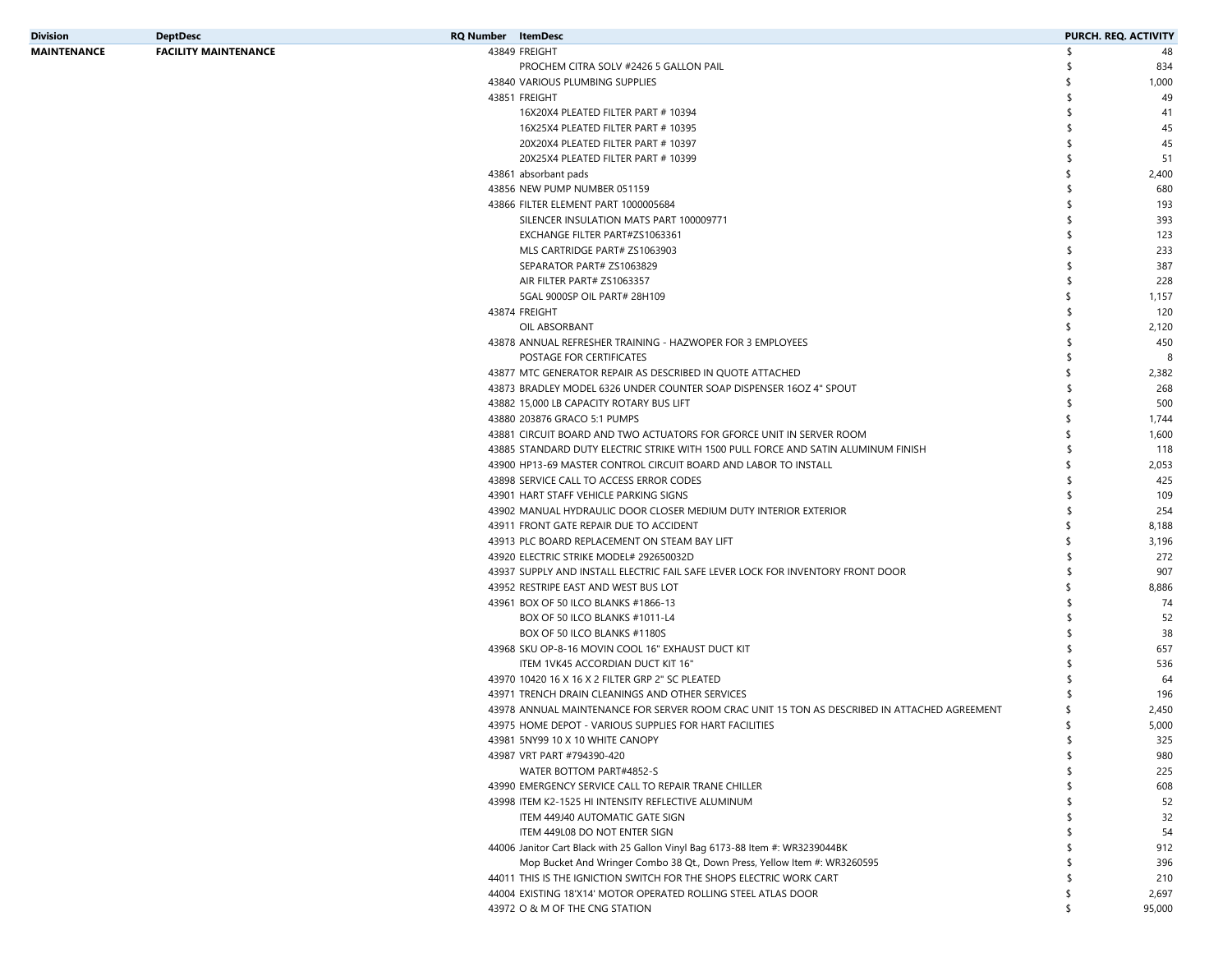| <b>Division</b> | <b>DeptDesc</b>               | <b>RQ Number</b> ItemDesc                                     | PURCH. REQ. ACTIVITY |
|-----------------|-------------------------------|---------------------------------------------------------------|----------------------|
|                 | <b>FLEET MAINTENANCE</b>      | 43835 1607 CUMMINS REPLACE PISTONS AND LINERS                 | \$<br>7,256          |
|                 |                               | 43833 1602 CUMMINS REPLACE REAR MAIN SEAL                     | 2,795<br>S           |
|                 |                               | 43838 1519 CUMMINS ENGINE REPAIR                              | 9,779<br>- \$        |
|                 |                               | 43836 REPLACE DETECTION TANK GAUGE UNIT 1723                  | 250<br>\$            |
|                 |                               | 43834 RECHARGE DETECTION TANK & REPLACE TUBING UNIT 1719      | 1,280<br>-\$         |
|                 |                               | 43843 3PLY SURGICAL STYLE MASK(INDIVIDUALLY WRAPPED)          | \$<br>3,600          |
|                 |                               | KN95 MASK                                                     | 2,500<br>-\$         |
|                 |                               | MASK DISPENSER                                                | 70<br>\$             |
|                 |                               | 43884 RECHARGE DETECTION TANK & REPLACE TUBING UNIT 1722      | 1,380<br>S           |
|                 |                               | 43892 VT280100-OPS 4921517 OIL PRESSURE SENSOR                | 9,404<br>-S          |
|                 |                               | 43914 NO# 1 (2900-1000) HOSE KIT                              | 1,708<br>-\$         |
|                 |                               | NO# 2 (12,13,1400) HOSE KIT                                   | \$<br>2,616          |
|                 |                               | NO# 3 (1100 AND 1400 SARA.)                                   | 1,162<br>\$          |
|                 |                               | 43921 Standard Oscilloscope SKU DL-SCOPE2                     | 2,195<br>-\$         |
|                 |                               | 43965 RECHARGE DETECTION TANK & REPLACE TUBING UNIT 1709      | \$<br>1,380          |
|                 |                               | 43927 1211 CUMMINS ENGINE REPLACEMENT                         | 7,978<br>-\$         |
|                 | STREETCAR VEHICLE MAINTENANCE | 43867 seals part number T650-52B51                            | 74<br>\$             |
|                 |                               | axle seal spacer part number 9845-01969                       | 218<br>\$            |
|                 |                               | 43889 SWIGER PART# 713353G1                                   | 2,375<br>\$          |
|                 |                               | 43888 Trolley Pole 1669-D-1                                   | \$<br>1,830          |
|                 |                               | 43894 cooper 90101228182601 1X 1.25 X 2.875                   | 410<br>S             |
|                 |                               | 12.101225.1.102 HOLDER 1X 1.25 X 2.875                        | 877<br>\$            |
|                 |                               | 43912 Bass Pro shop online, Touring special pro seat/Charcoal | 160<br>\$            |
|                 |                               | 43895 Hauling of Streetcar                                    | 18,600<br>\$         |
|                 |                               |                                                               | -\$<br>1,411         |
|                 |                               | 44008 Model# HVI 2KR-700/24-3U3A-T9032 Dc Converter           | \$                   |
|                 |                               | 43989 SUPPLIER MANAGED HARDWARE Streetcar                     | 1,000                |
|                 | <b>UNIT DOWN</b>              | 43829 5449240 PUMP, LUBRICATING OIL                           | 250<br>\$            |
|                 |                               | 43831 82-42433-000 2 POINT SEAT BELT                          | 187<br>\$            |
|                 |                               | 82-46473-000 3 POINT SEAT BELT                                | 313<br>\$            |
|                 |                               | 82-42401-000 REAR UPPER TORQUE ROD                            | \$<br>1,321          |
|                 |                               | 43841 22799981 F-FILTER                                       | 2,030<br>\$          |
|                 |                               | 12661071 INJECTOR                                             | 194<br>\$            |
|                 |                               | 12630257 EXHAUST PRESSURE SENSOR                              | 86<br>\$             |
|                 |                               | 43848 ABM112-A-C 4-WAY CABLE TIE MNT 1-1/8 X1-1/8" WHITE      | 226<br>\$            |
|                 |                               | C33571 CABLE TIE NATURAL 3/16 X 7-1/2                         | 25                   |
|                 |                               | 43859 Z991-PDK 3090942RX CORE PUMP INV 178742                 | 500                  |
|                 |                               | 142-075-0007 4954200RX CORE PUMP                              | 1,200<br>-\$         |
|                 |                               | 142-075-0004 4954315X CORE PUMP                               | 1,800<br>\$          |
|                 |                               | 43853 HANDSET BRACKETS AS PER DRAWING 3/16 ALUMINUM           | 2,800<br>-\$         |
|                 |                               | MDT BRACKETS AS PER DRAWING 1/4" ALUMINUM                     | 3,600<br>-\$         |
|                 |                               | 43864 AST HWKTF - COMPLETE WELDING KIT                        | 865<br>-S            |
|                 |                               | AST GBU - "U" SHAPED GROOVER BLADES                           | 27                   |
|                 |                               | AST RSH - 2" SEAM ROLLER                                      | 38                   |
|                 |                               | AM100 MATCHING SEALANT                                        | 40                   |
|                 |                               | THCR2761 ALTRO CHROMA CAYMAN FLOORING                         | 593                  |
|                 |                               | WR83 MATCHING WELDING ROD 165'                                | \$<br>40             |
|                 |                               | WR83HB HB WELDING ROD 98' BAG                                 | ≮<br>40              |
|                 |                               | AM83 MATCHING SEALANT                                         | 40                   |
|                 |                               | TFCR2702 ALTRO CHROMA CYBER FLOORING                          | 593                  |
|                 |                               | AST R3 - 3 SECTION ROLLER                                     | 59                   |
|                 |                               | HEL81651.0 CONTACT ADHESIVE                                   | 43                   |
|                 |                               | STEPEDGEY9 - 9' YELLOW VINYL STEP EDGE                        | 75<br>\$             |
|                 |                               | TFM2729 - SAFETY YELLOW FLOORING                              | 176<br>-S            |
|                 |                               | TFM27892 - BLACK FLOORING                                     | 527<br>\$            |
|                 |                               | WR100 MATCHING WELDING ROD 165'                               | 40<br>\$.            |
|                 |                               | 43872 SHEER COVER                                             | 70<br>S              |
|                 |                               | <b>BREAK COVER</b>                                            | 45<br>\$             |
|                 |                               |                                                               |                      |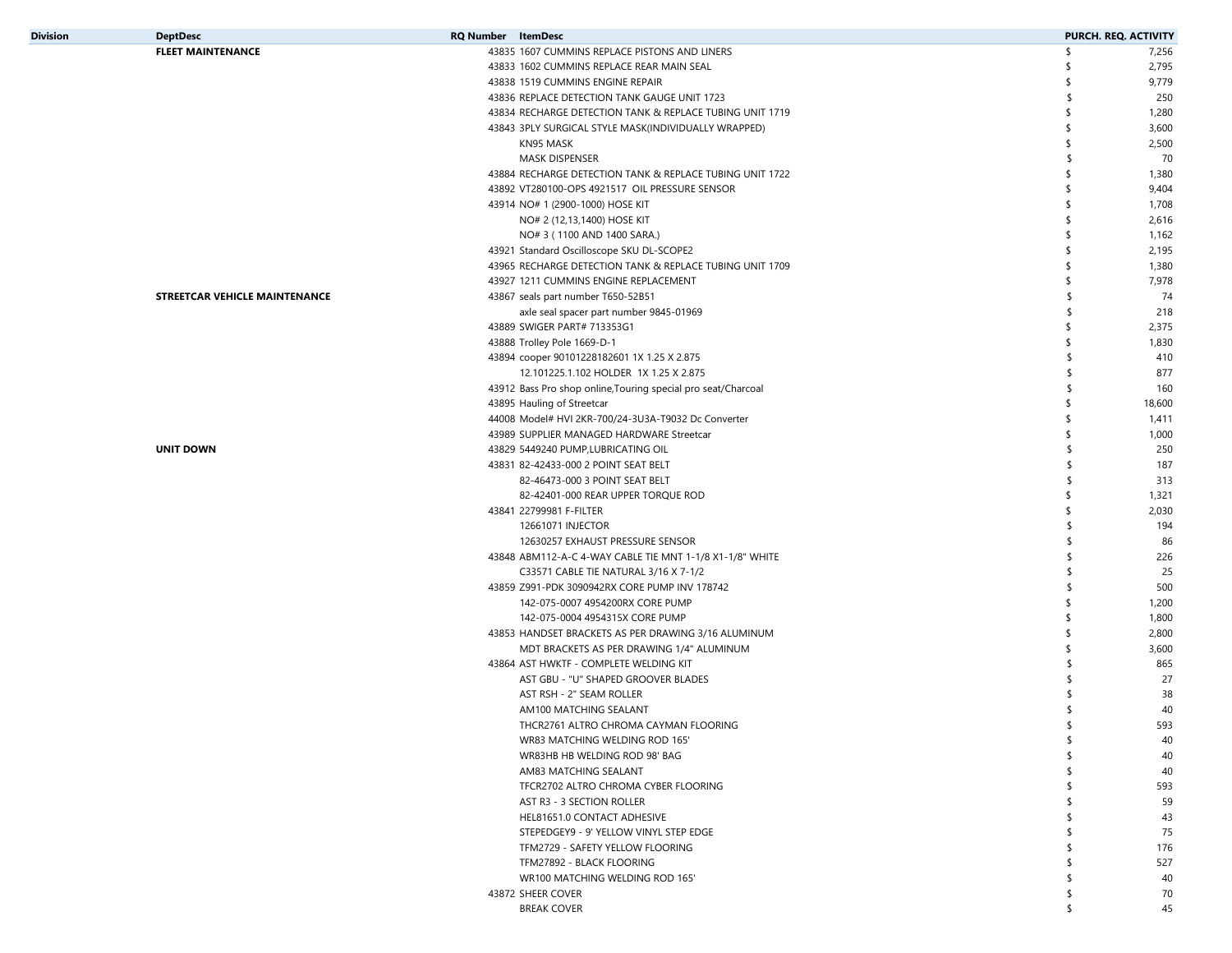| <b>Division</b> |  |  |  |  |
|-----------------|--|--|--|--|
|                 |  |  |  |  |

82-41197-004 EGRESS SPACER

82-39813-016 FRAME SPACER

08901001 ADHEISVE WHITE 300 ML

08901002 ADHESIVE GREY 300 ML

08901003 ADHESIVE BLACK 300 ML

K-4 CHROMABASE MIX "K"

483-78-4 SELECT CC ACTIVATOR

7175S-1 BASEMAKER MID-TEMP GA

497-00-1 CLEARCOAT GA

22877823 HOSE

15032062 CONNECTOR

| Division<br><b>DeptDesc</b><br><b>RQ Number</b> ItemDesc<br>43863 13-41361-014 MODULE<br>13-65374F002 LIGHTBAR<br>43893 5348546RX CYLINDER HEAD<br>5633319 UPPER ENGINE GASKET KIT<br>43904 19" X 2" BLUE REFLECTIVE<br>BUS 003 REF2BLUE 2" HIGH NUMBER 0-9 BLUE REFLECTIVE<br>BUS0059 UNLEADED 6"X2" RED BKGD.WHITE LETTERS WHITE VINYL<br>43910 1560937041 OIL FILTER HOUSING<br>43908 1560937041 OIL FILTER HOUSING<br>43909 107794X CORE - AD9 CART 803652 |  |                               |                      |
|----------------------------------------------------------------------------------------------------------------------------------------------------------------------------------------------------------------------------------------------------------------------------------------------------------------------------------------------------------------------------------------------------------------------------------------------------------------|--|-------------------------------|----------------------|
|                                                                                                                                                                                                                                                                                                                                                                                                                                                                |  |                               | PURCH. REQ. ACTIVITY |
|                                                                                                                                                                                                                                                                                                                                                                                                                                                                |  |                               | 74                   |
|                                                                                                                                                                                                                                                                                                                                                                                                                                                                |  |                               | 2,032                |
|                                                                                                                                                                                                                                                                                                                                                                                                                                                                |  |                               | 5,154                |
|                                                                                                                                                                                                                                                                                                                                                                                                                                                                |  |                               | 1,666                |
|                                                                                                                                                                                                                                                                                                                                                                                                                                                                |  |                               | 325                  |
|                                                                                                                                                                                                                                                                                                                                                                                                                                                                |  |                               | 440                  |
|                                                                                                                                                                                                                                                                                                                                                                                                                                                                |  |                               | 172                  |
|                                                                                                                                                                                                                                                                                                                                                                                                                                                                |  |                               | 101                  |
|                                                                                                                                                                                                                                                                                                                                                                                                                                                                |  |                               | 101                  |
|                                                                                                                                                                                                                                                                                                                                                                                                                                                                |  |                               | 510                  |
|                                                                                                                                                                                                                                                                                                                                                                                                                                                                |  | BR3Z-12B579-A MAF CORE 808047 | 225                  |

| <b>STREETCAR FACILITY MAINTENANCE</b> |  |  |
|---------------------------------------|--|--|

**PASSENGER AMENITIES MAINTENANCE**

**VEHICLE SERVICING**

43986 30-41171F000 RAMP CONTROL PANEL \$ 52 43995 1578707636 MINI FLEX DISC ZIRC 3" GRIT 36 \$ 127 0580400736 MINI RESIN FIBER DISC ZEE SUPR 3" R G36 $\sim$  6 and  $\sim$  88 43979 82-38753-000 IDLER SHAFT, HOUSING AN CONLINK ASSEMBLY \$ 192 44010 01-52137-001 SURGE TANK 2600 \$ 725 82-47873-403 WINDOW 1400 $\sim$  2,408 43847 Open Po for streetcar HomeDepot Purchases \$ 2,500 43905 KT-VTLED19-2A-850-VDIM-P LED LAMP \$ 725 SHIPPING COST $\uparrow$   $\uparrow$  200 43871 Corrosion Control Standard Testing \$ 33,260 43876 18 X 20 X .080 BUS STOP SIGN WITH ONE BUS AWAY INFORMATION NO BUBBLE \$ \$ \$ \$ \$ 7,197 SET-UP FEE $\frac{1}{3}$  49 43875 2408003858-0 38X58 BLACK 2.0 MIL. 60 GALLON TRASH BAGS "100 PER BOX" 2,231 \$ 43899 PLASTIC GREEN BAG "OUT OF SERVICE" BUS STOP SIGN - INVERTED 24" X 24" 1,250 1,250 \$ 43919 568000229 ZEP BRAKE WASH SPRAYER \$ 981 43939 12 INCH PAINT STICKS 28 01551 DISC GREEN 36E STICK 8 $8$  286 MRS01131 PLATINUM PLUS BODY FILLERR and the contract of the contract of  $\frac{1}{2}$  and  $\frac{1}{2}$  and  $\frac{1}{2}$  and  $\frac{1}{2}$  and  $\frac{1}{2}$  and  $\frac{1}{2}$  and  $\frac{1}{2}$  and  $\frac{1}{2}$  and  $\frac{1}{2}$  and  $\frac{1}{2}$  and  $\frac{1}{2}$  and  $\frac{1}{2}$  and  $\frac{1}{2}$  and 43997 3PLY SURGICAL STYLE MASK  $\sim$  1,200 MULTIPURPOSE WIPES 800CTT and the contract of the contract of the contract of  $\frac{1}{2}$  and  $\frac{1}{2}$  and  $\frac{1}{2}$  and  $\frac{1}{2}$  and  $\frac{1}{2}$  and  $\frac{1}{2}$  and  $\frac{1}{2}$  and  $\frac{1}{2}$  and  $\frac{1}{2}$  and  $\frac{1}{2}$  and  $\frac{1}{2}$  and  $\frac{1}{2}$  and LATEX GLOVES LARGE/ X LARGE \$ 3,000

 82-65996-034 CNG FITTING \$ 99 5299750 CRANK SENSOR CONNECTOR \$ 98 5633416 OVERHAUL KIT \$ 5,686 43925 YELLOW SAFETY PAINT SKU 1000150980 \$ 57 FMH-05-052.50-05 FOGMAKER HOSE \$ 891 43930 CJ5Z-17E810-AA GRILLE BUMPER 63 82-55673-001 EGRESS SPACER \$ 114

43948 20984278 HOSE 25

43950 INSTALL FRONT WINDSHIELD \$ 1,500 43966 69301S-1 CHROMASYSTEM BLENDER GA **110 110** 

43958 2872858 EXHAUST GAS TEMP SENSOR \$ 199

84751396 FENDER, DRIVER 255 84569055 EMBLEM KIT EQUINOX \$ 69 43954 08930900 SUPER GLUE .17OZ SYRINGE \$ 48

R and the contract of the contract of  $\frac{1}{2}$  and  $\frac{1}{2}$  and  $\frac{1}{2}$  and  $\frac{1}{2}$  and  $\frac{1}{2}$  and  $\frac{1}{2}$  and  $\frac{1}{2}$  and  $\frac{1}{2}$  and  $\frac{1}{2}$  and  $\frac{1}{2}$  and  $\frac{1}{2}$  and  $\frac{1}{2}$  and  $\frac{1}{2}$  and

R and the contract of the contract of  $\frac{1}{2}$  and  $\frac{1}{2}$  and  $\frac{1}{2}$  and  $\frac{1}{2}$  and  $\frac{1}{2}$  and  $\frac{1}{2}$  and  $\frac{1}{2}$  and  $\frac{1}{2}$  and  $\frac{1}{2}$  and  $\frac{1}{2}$  and  $\frac{1}{2}$  and  $\frac{1}{2}$  and  $\frac{1}{2}$  and

 $\sim$  153

 $\sim$  136

 $\sim$  136

 $\frac{1}{2}$  267

R and the state of  $\sim$  50  $\pm$  50  $\pm$  50  $\pm$  50  $\pm$  50  $\pm$  50  $\pm$  50  $\pm$  50  $\pm$  50  $\pm$  50  $\pm$  50  $\pm$  50  $\pm$  50  $\pm$  50  $\pm$  50  $\pm$  50  $\pm$  50  $\pm$  50  $\pm$  50  $\pm$  50  $\pm$  50  $\pm$  50  $\pm$  50  $\pm$  50  $\pm$  50  $\$ 

A set of  $\sim$  94

A the set of the set of the set of the set of the set of the set of the set of the set of the set of the set of the set of the set of the set of the set of the set of the set of the set of the set of the set of the set of

 $\sim$  27

R and the set of the set of the set of the set of the set of the set of the set of the set of the set of the set of the set of the set of the set of the set of the set of the set of the set of the set of the set of the se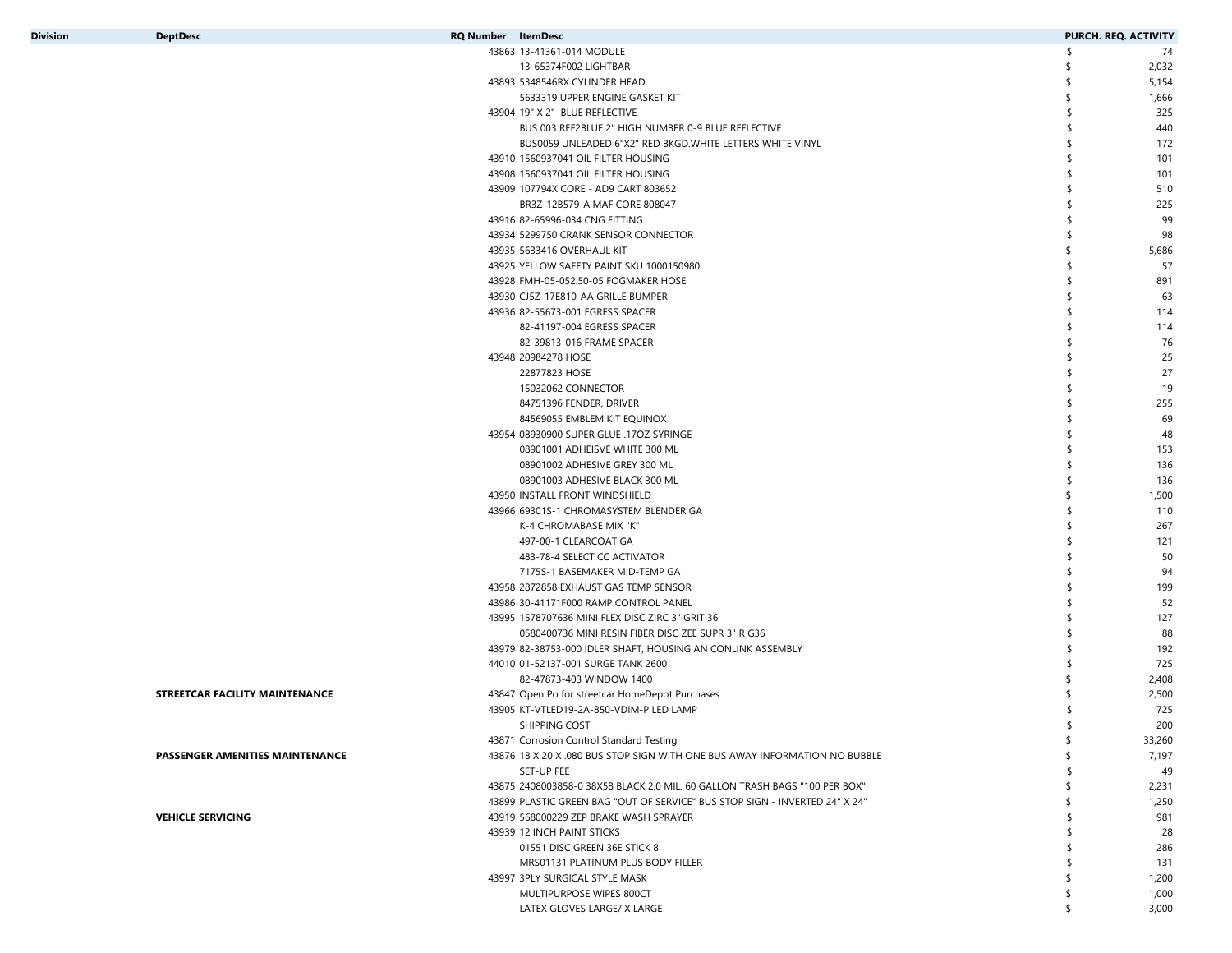| <b>Division</b>   | <b>DeptDesc</b>                       | <b>RQ Number</b> ItemDesc |                                                                   |     | PURCH. REQ. ACTIVITY |
|-------------------|---------------------------------------|---------------------------|-------------------------------------------------------------------|-----|----------------------|
|                   | <b>VEHICLE SERVICING</b>              |                           | 43997 AEROSOL DISINFECTANT SPRAY                                  | \$  | 1,319                |
|                   | <b>NONREV VEHICLE MAINT</b>           |                           | 43790 OIL CHANGE AND ADDITIONAL REAR END PARTS                    | \$  | 227                  |
|                   |                                       |                           | 43896 VTX609C WHELEN VERTEX UNIVERSAL HIDE A AWAY SUPER LED LIGHT | ٩   | 700                  |
|                   |                                       |                           | 43923 REPLACE COOLING FAN ASSY UNIT 5004                          | \$  | 848                  |
|                   |                                       |                           | 43974 R & R UTILITY BOX ON UNIT 1780                              | \$  | 1,750                |
|                   |                                       |                           | 43993 REPLACE ENGINE AND TRANSMISSION MOUNTS UNIT 5007            | \$  | 828                  |
|                   | <b>UNIFORMS</b>                       |                           | 43839 STREETCAR SERVICE & CLEANING                                | \$. | 150                  |
|                   |                                       |                           | PAINT & BODY                                                      | \$. | 200                  |
|                   |                                       |                           | COMM & ELECTRONICS                                                | \$. | 380                  |
|                   |                                       |                           | SERVICE & CLEANING                                                | \$  | 1,500                |
|                   |                                       |                           | STREETCAR MECHANIC                                                | \$  | 300                  |
|                   |                                       |                           | STREETCAR FACILITIES MAINT.                                       | \$. | 230                  |
|                   |                                       |                           | ROUTE MAINTENANCE                                                 | \$  | 700                  |
|                   |                                       |                           | <b>MECHANIC</b>                                                   | \$  | 3,000                |
|                   |                                       |                           | FACILITIES MAINTENANCE                                            | \$  | 1,800                |
|                   |                                       |                           | <b>INVENTORY CONTROL</b>                                          | \$  | 700                  |
|                   |                                       |                           | PASSENGER AMENITIES                                               | \$. | 100                  |
| <b>OPERATIONS</b> | DIESEL FUEL/BULK FLUIDS               |                           | 44007 DIESEL - NYMEX JANUARY                                      | \$  | 53,000               |
|                   |                                       |                           | DIESEL TAX - NYMEX JANUARY                                        | \$  | 15,000               |
|                   |                                       |                           | 44009 DIESEL - OPIS JANUARY                                       | \$  | 53,000               |
|                   |                                       |                           | DIESEL TAX - OPIS JANUARY                                         | \$  | 15,000               |
|                   |                                       |                           | 43992 DIESEL-OPIS DECEMBER                                        | \$  | 72,000               |
|                   |                                       |                           | DIESEL-TAX DECEMBER                                               | \$  | 8,700                |
|                   |                                       |                           | 43991 JANUARY UNLEADED FUEL TAX                                   | \$  | 4,150                |
|                   | <b>MULTIPLE DEPTS</b>                 | 43897 DEF                 |                                                                   | \$  | 16,200               |
|                   |                                       |                           | 15W40 POLLUTION TAX                                               | \$  | 615                  |
|                   |                                       |                           |                                                                   | \$  |                      |
|                   |                                       |                           | ATF, TES 295 (Buses)                                              | \$  | 41,168               |
|                   |                                       |                           | ATF, TES 295 (Buses) TAX                                          |     | 48                   |
|                   |                                       |                           | ATF, Dexron VI (Chevy Vans)                                       | \$  | 5,661                |
|                   |                                       |                           | ATF, Dexron VI (Chevy Vans) TAX                                   | \$  | $\overline{7}$       |
|                   |                                       |                           | Antifreeze Coolant, Heavy Duty 50/50 (Buses)                      | \$  | 92,960               |
|                   |                                       |                           | Antifreeze Coolant, Dex-Cool (Chevy Vans)                         | \$  | 5,229                |
|                   |                                       |                           | GEAR OIL, 75W-90 Synthetic                                        | \$  | 6,390                |
|                   |                                       |                           | GREASE, NLGI Grade 2                                              | \$  | 3,176                |
|                   |                                       |                           | 15W/40 ENGINE OIL, CES 20092/86 Compliant (Buses)                 | \$  | 110,290              |
|                   |                                       |                           | 5W-30 ENGINE OIL, SAE Dexos1 (Chevy Vans)                         | \$  | 6,456                |
|                   |                                       |                           | 5W-30 ENGINE OIL TAX                                              | \$  | 36                   |
|                   | <b>PARATRANSIT MAINT</b>              |                           | 43846 1781 Windshield                                             | \$  | 292                  |
|                   |                                       |                           | 43842 17202 Windshield                                            | \$. | 555                  |
|                   |                                       |                           | 43886 4725 Windshield                                             | \$  | 355                  |
|                   |                                       |                           | 43890 4722 Windshield                                             |     | 355                  |
|                   |                                       |                           | 43903 Re-number eight flex vans to brand for paratransit          |     | 800                  |
|                   |                                       |                           | 43915 BUS0019HT YIELD TO BUS                                      |     | 2,028                |
|                   |                                       |                           | BUS0040C WATCH YOUR STEP                                          | S   | 652                  |
|                   |                                       |                           | 43932 4720 Windshield                                             |     | 355                  |
|                   |                                       |                           | 43933 1765 Windshield                                             | \$  | 430                  |
|                   |                                       |                           | 43938 1756 Windshield                                             | \$  | 440                  |
|                   |                                       |                           | 43946 1776 Windshield                                             | \$  | 292                  |
|                   |                                       |                           | 43947 4717 Windshield                                             | \$  | 355                  |
|                   |                                       |                           | 43983 4513 REPLACE WINDSHIELD                                     | ¢   | 355                  |
|                   |                                       |                           | 44003 4701 StingRay Chev. Bartow Trans. Replacement               | \$  | 4,403                |
|                   | <b>SAFETY SECURITY &amp; TRAINING</b> |                           | 44001 FREIGHT                                                     | S   | $\overline{7}$       |
|                   |                                       |                           | 165533 - Hard Hat Decal                                           | ٩   | 320                  |
|                   | <b>UNIT DOWN</b>                      |                           | 43830 15135283 LOWER HOSE                                         | S   | 84                   |
|                   |                                       |                           | 43860 FMH-05-048-05 HP HOSE/ STRAIGHT/48"                         | \$  | 518                  |
|                   |                                       |                           | 3971363 LIGHT INDICATOR RED                                       | \$  | 450                  |
|                   |                                       |                           | 3973232 LIGHT, LED 7" AMBER                                       | \$  | 499                  |
|                   |                                       |                           |                                                                   |     |                      |